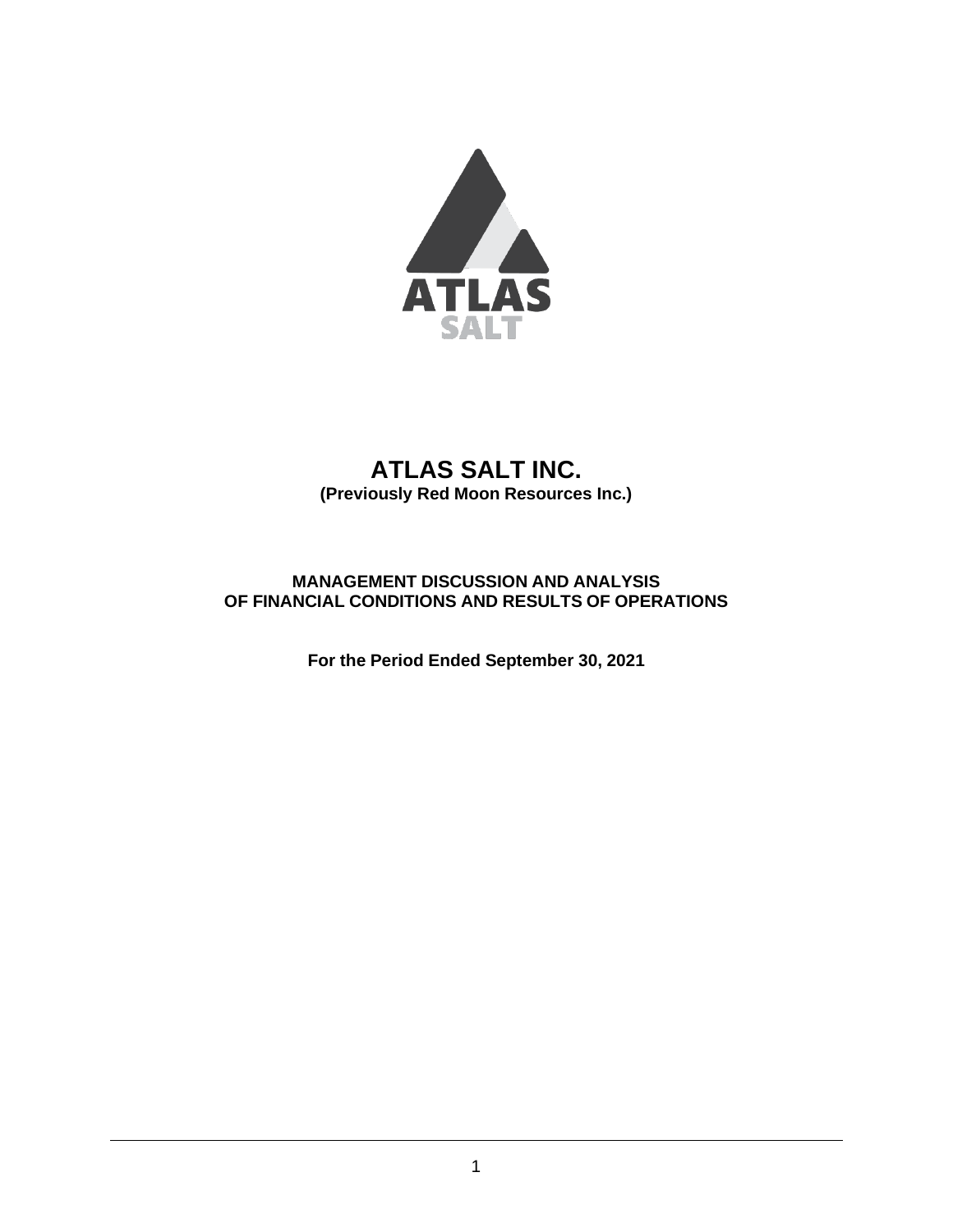*This discussion includes certain statements that may be deemed "forward-looking statements". All statements in this discussion, other than statements of historical facts, that address exploration, drilling, exploration activities and events or developments that Atlas Salt Inc. (the "Company") expects are forward-looking statements. Although the Company believes the expectations expressed in such forward-looking statements are based on reasonable assumptions, such statements are not guarantees of future performance and actual results or developments may differ materially from those in the forward-looking statements. Factors that could cause actual results to differ materially from those in the forward-looking statements include market prices, exploration and exploration successes, continued availability of capital and financing and general economic, market or business conditions. Investors are cautioned that any such statements are not guarantees of future performance and those actual results or developments may differ materially from those projected in the forward-looking statements.*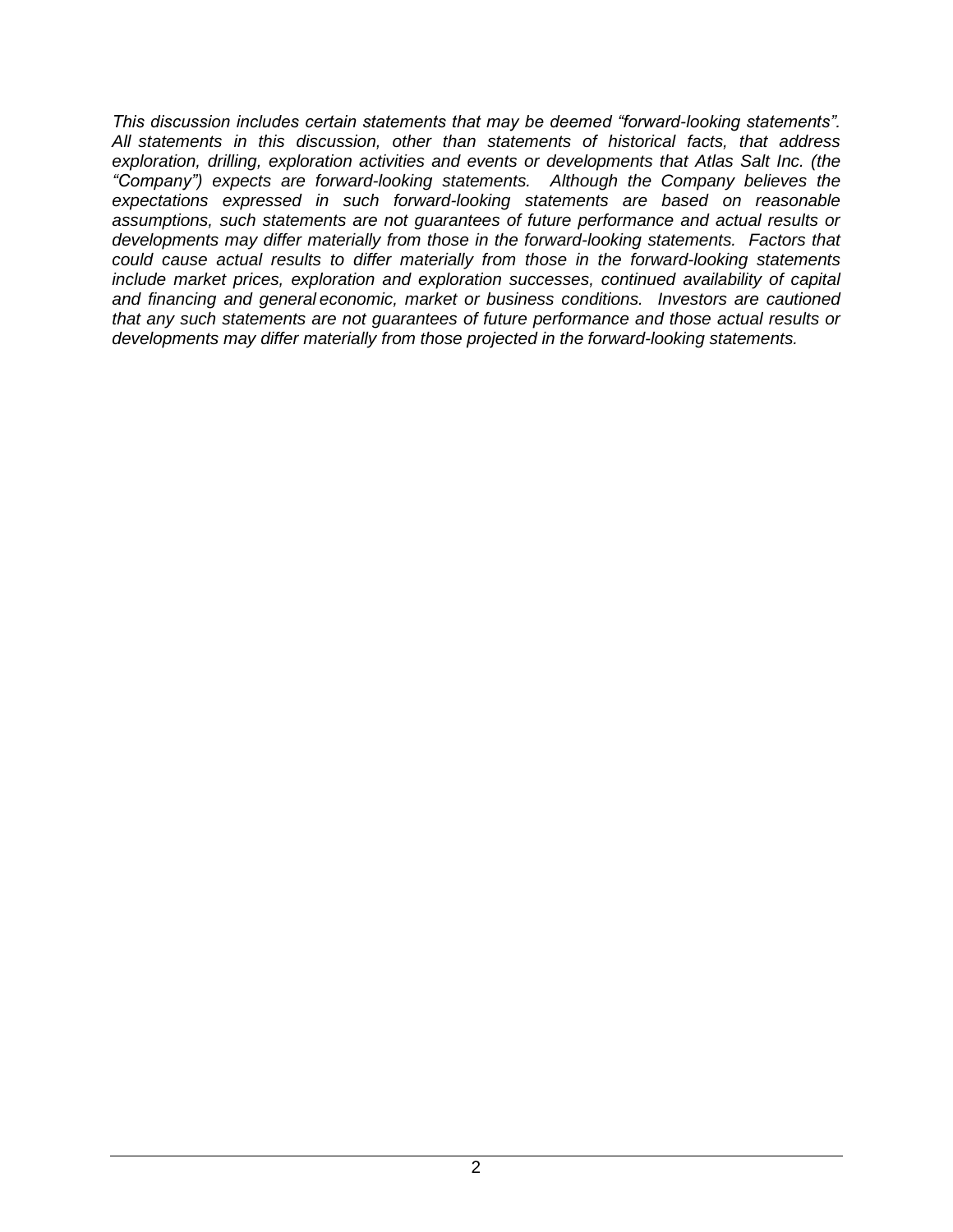#### **GENERAL BUSINESS**

The Company is a subsidiary of Vulcan Minerals Inc. ("Vulcan") (38.07% ownership – September 30, 2021) and was listed on the TSX Venture Exchange on August 17, 2012 as a result of a corporate reorganization of Vulcan, whereby Vulcan transferred its 100% working interest in its Bay St. George mineral assets to the Company. The Company is engaged in mineral exploration and development on industrial mineral properties in Newfoundland and Labrador. The Company is currently producing gypsum from its Ace Gypsum mine.

The Management Discussion and Analysis ("MDA") should be read in conjunction with the condensed financial statements for the nine months ended September 30, 2021 and accompanying notes.

On August 24, 2021 the Company announced that it changed its name from Red Moon Resources Inc. to Atlas Salt Inc. The Company's common shares commenced trading under the new stock symbol "SALT" on September 1, 2021.

The date of this MDA is November 29, 2021.

#### **OVERALL PERFORMANCE**

The Company reflected a loss of \$1,749,615 for the nine months ended September 30, 2021 (nine months ended September 30, 2020 – \$83,001). The net loss consists mainly of marketing and communications expenses of \$582,065 and investor relations expenses of \$51,000 with no similar amount in the nine months ended September 30, 2020. In addition, share-based compensation of \$741,859 for the nine months ended September 30, 2021 compared to \$18,721 for the same period in 2020. This was related to three stock option grants in 2021.

The following table outlines the significant components of general and administrative expenses for the period ended September 30, 2021 and 2020:

| <b>General &amp; Administrative Expenses include:</b> | <b>Nine Months Ended</b><br>September 30 |        |
|-------------------------------------------------------|------------------------------------------|--------|
|                                                       | 2021                                     | 2020   |
|                                                       | \$                                       | \$     |
| Management and subcontract fees                       | 133,379                                  | 18,575 |
| Marketing and communications                          | 582,065                                  |        |
| <b>Investor Relations</b>                             | 51,000                                   |        |
| Directors' fees                                       | 25,000                                   |        |
| Transfer agent, regulatory and professional fees      | 48,690                                   | 15,758 |
| Office and other                                      | 177,972                                  | 23,068 |
| Conferences and travel                                | 22                                       | 6,485  |
| <b>Total</b>                                          | 1,018,128                                | 63,886 |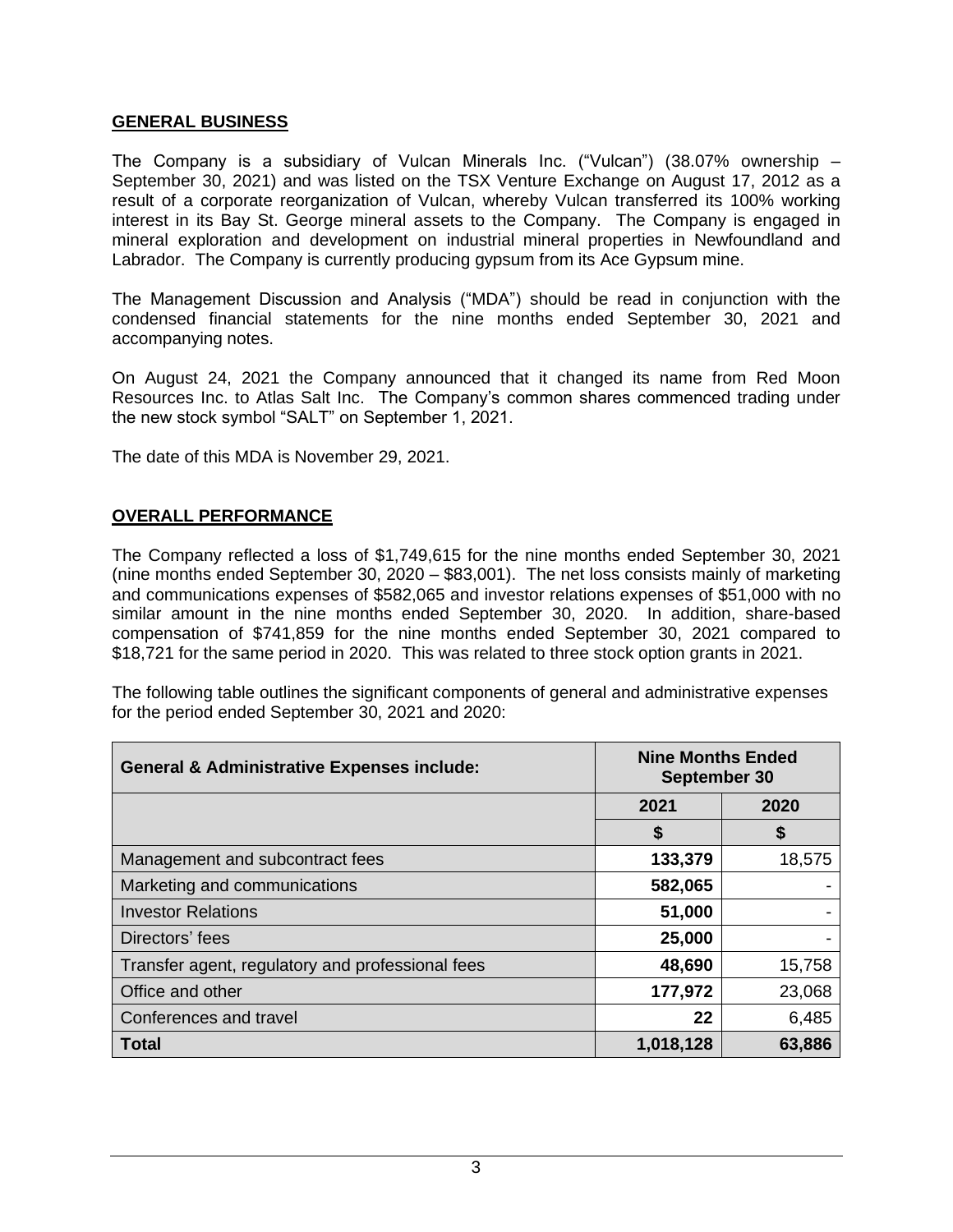# **RESULTS OF OPERATIONS**

### Mineral Properties – Background

#### *Great Atlantic Salt*

The Company acquired a 100% working interest in mineral licences covering a portion of the northern Bay St. George Basin in western Newfoundland in August 2012, as a result of a corporate re-organization of Vulcan. The licences include the mineral rights to lands that have potential for salt, gypsum, potash, and other mineral deposits. The Company pursued the exploration for salt and potash since 2013 and has delineated a significant salt resource.

In January 2016 Apex Geoscience Ltd. of Edmonton, Alberta completed a National Instrument 43-101 compliant Mineral Resource Assessment report on the halite (rock salt) deposit located at the Captain Cook (now known as the Great Atlantic Salt) project in western Newfoundland. The report is based primarily on the Company's drilling results from 2013 and 2014, related geophysical data and historical information. This is the first mineral resource assessment of the Great Atlantic Salt deposit. Highlights of the resource report are as follows:

### *Great Atlantic Salt – Salt Resource Estimate Highlights*

- Using a 95.0% lower base cut-off for sodium chloride, the Great Atlantic Halite Resource Estimate is classified as "Inferred" and demonstrates that there is 908 million tonnes of high purity halite (96.9% salt) for 880 million in-situ tonnes of salt (Table below);
- Additional analytical work was conducted as part of the estimation, the results of which help to define a thick section of high purity halite. For example, the best halite intersection, from drill hole CC-4, contains 96.8% NaCl over 335.3m, which includes two large segments of high purity haliteof 98.0% NaCl over 125.3m and 97.5% NaCl over 177.3m.
- The Technical Report summarizes: positive physical and chemical characteristics; salt composition and quality; market applicability; and infrastructure/transportation readiness, all of which support the conclusion that the Great Atlantic salt deposit is a deposit of merit and warrants further delineation/evaluation work;
- The Great Atlantic Salt project area has access to important infrastructure including: two nearby deep-water ports; airports at Stephenville and Deer Lake; the Trans-Canada Highway; high voltage powergrid; and an extensive road network including a well-maintained, all-weather gravel road connecting the deposit with the Turf Point Port, approximately 5.5 km from the deposit.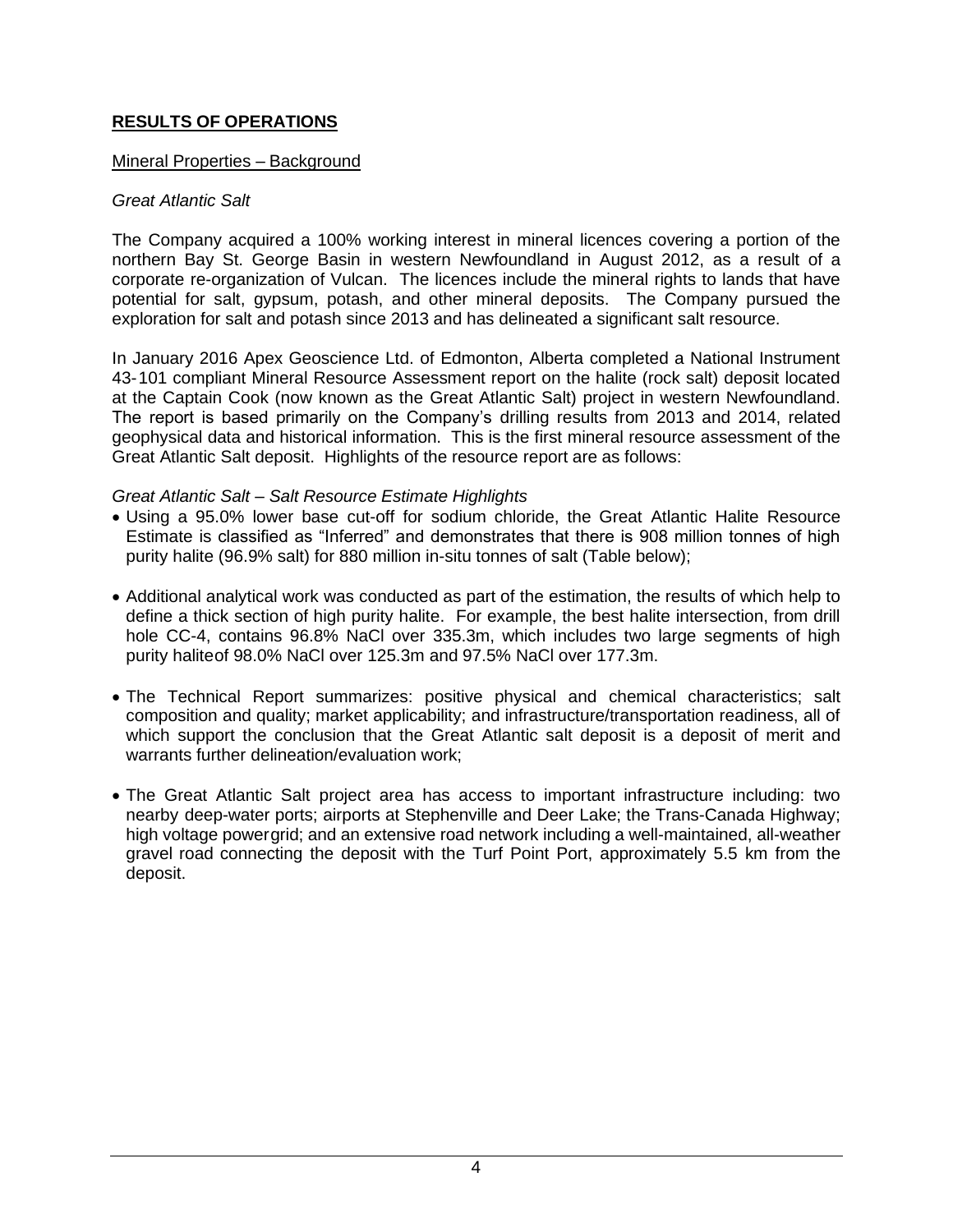| <b>NaCl lower</b><br>$cut-off (%)$ | <b>Volume</b><br>$\rm (m^3)$ | <b>Tonnes</b><br>(million) | <b>Density</b><br>(g/cm <sup>3</sup> ) | <b>NaCl</b><br>(%) | Tonnes in-<br>situ (million) |
|------------------------------------|------------------------------|----------------------------|----------------------------------------|--------------------|------------------------------|
| 88                                 | 682,000,000                  | 1,473                      | 2.16                                   | 95.3               | 1,405                        |
| 89                                 | 677,000,000                  | 1,462                      | 2.16                                   | 95.4               | 1,395                        |
| 90                                 | 672,000,000                  | 1,451                      | 2.16                                   | 95.4               | 1,385                        |
| 91                                 | 653,000,000                  | 1,410                      | 2.16                                   | 95.6               | 1,348                        |
| 92                                 | 602,000,000                  | 1,301                      | 2.16                                   | 95.9               | 1,248                        |
| 93                                 | 557,000,000                  | 1,203                      | 2.16                                   | 96.2               | 1,157                        |
| 94                                 | 499,000,000                  | 1,078                      | 2.16                                   | 96.5               | 1,040                        |
| 95                                 | 420,000,000                  | 908                        | 2.16                                   | 96.9               | 880                          |
| 96                                 | 304,000,000                  | 657                        | 2.16                                   | 97.4               | 640                          |
| 97                                 | 190,000,000                  | 410                        | 2.16                                   | 97.9               | 401                          |
| 98                                 | 71,000,000                   | 154                        | 2.16                                   | 98.6               | 152                          |
| 99                                 | 17,000,000                   | 37                         | 2.16                                   | 99.3               | 37                           |

- Note 1: Mineral resources are not mineral reserves and do not have demonstrated economic viability. There is no guarantee that all or any part of the mineral resource will be converted into a mineral reserve.
- Note 2: The quantity of reported inferred resource in these estimations are uncertain in nature and there has been insufficient exploration to define these inferred resources as an indicated or measured mineral resource, and it is uncertain if further exploration will result in upgrading them to an indicated or measured resource category.
- Note 3: The quantity of reported inferred resource in these estimations are uncertain in nature and there has been insufficient exploration to define these inferred resources as an indicated or measured mineral resource, and it is uncertain if further exploration will result in upgrading them to an indicated or measured resource category.
- Note 4: Tonnes have been rounded to the nearest 1,000,000 (numbers may not add up due to rounding).

To demonstrate that the halite has reasonable prospects of economic extraction, the mineral resourceis reported at a lower base case cut-off of 95.0% NaCl. This is the general standard used in the purchase of road salt and follows the specification outlined in American Society for Testing and Materials (ASTM) Designation D632-12 (2012), which is applicable for sodium chloride intended for use as a de-icer and for road construction or maintenance purposes. Accordingly, with respect to reporting a resource estimate that abides by the General Guidelines of NI 43-101, the Atlas Salt halite test work results show that the Great Atlantic salt deposit has good prospects of economic viability for an industrial mineral deposit.

During 2021, the Company raised funds to initiate and complete a feasibility study on the Great Atlantic salt deposit project through equity financings. A request for proposals to carry out the feasibility study was released on April 23, 2021 to qualified engineering/geological firms. SLR Consulting was selected in July 2021 to undertake the feasibility analysis and that process has commenced with the objective of producing a bankable feasibility study.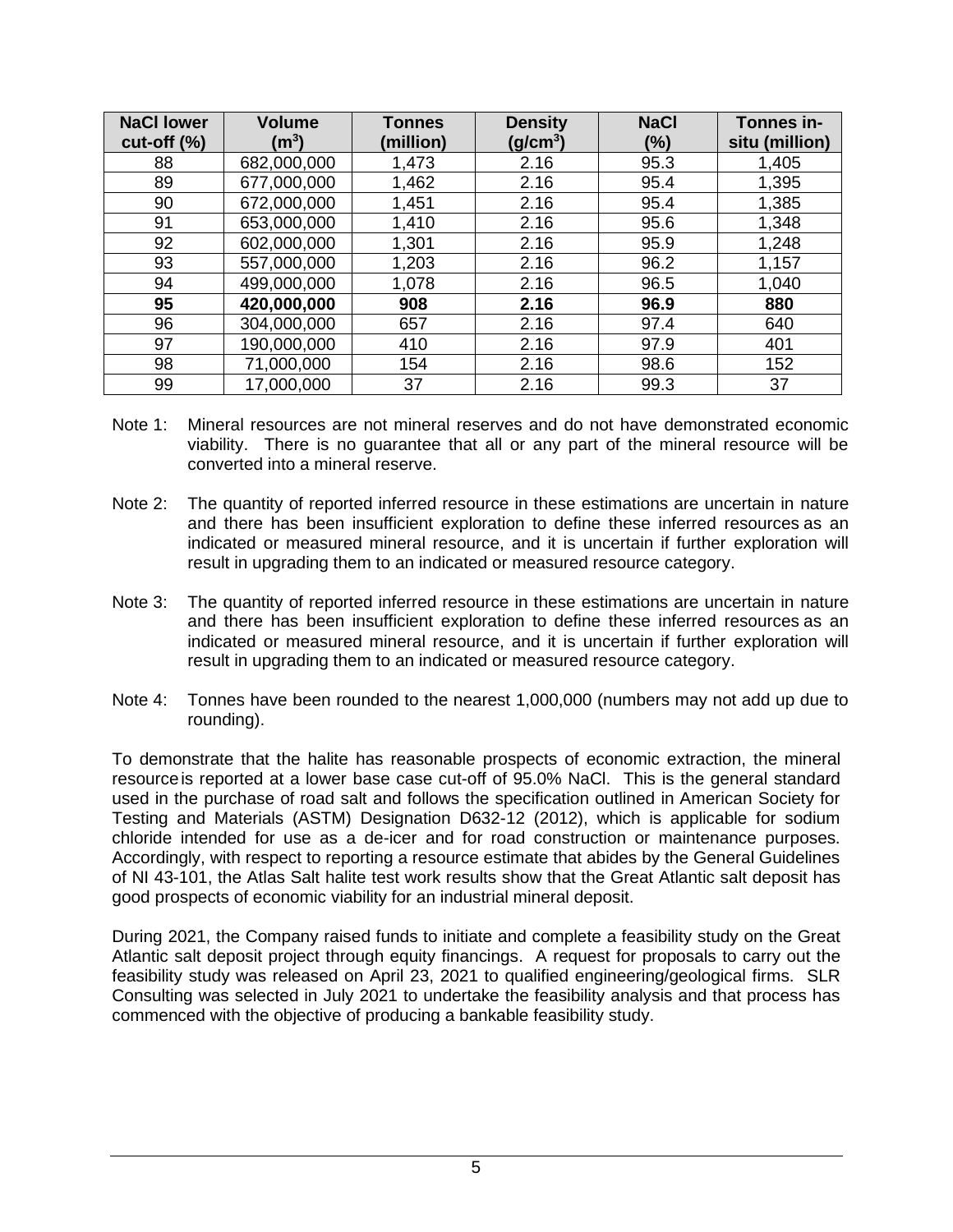### *Gypsum – Ace Deposit*

The Company evaluated the gypsum potential of its mineral licences in the dormant Flat Bay gypsum mines approximately 3km southwest of the Great Atlantic salt deposit. Gypsum was mined by open pit quarry in this area since the 1950's with reported historical production estimated at approximately 15,000,000 tonnes. Production ceased in 1990 but extensive gypsum resources are known to remain as the deposits were not exhausted.

Historical production occurred in three main pits over an area covering approximately 3 square kilometers. The company has obtained a mining lease from the government of Newfoundland and Labrador to reinstate mine at the Ace Deposit covering a starter area of 12 hectares. The project was registered pursuant to the provincial environmental review process on December 13, 2017 and released from further review on February 21, 2018. The company retained an external engineering firm to prepare a mine development plan which was submitted to the Department of Natural Resources (DNR) on April 6, 2018. On July 19, 2018, the mine development plan was approved by DNR. The Company initiated operations on July 20, 2018. For the year ended December 31, 2020, the Company had sales of 94,702 tonnes amounting to net proceeds of \$272,290. Production activities for 2021 have commenced. As of the date of this MDA, five shipments amounting to 126,972 tonnes have been made for net proceeds of \$354,885. Two additional shipments are expected to November for a total projected production of 160,000 tonnes.

The Company has also advanced its proposal to recover gypsum from historic waste piles by way of a physical screening process. The project was registered with the Department of Environment and Climate Change on February 25, 2021 and released from full environmental review on May 10, 2021. The Company is now preparing a Development and Rehabilitation Plan for submission to the Department of Industry, Energy and Technology for final permitting. Subject to that approval, work is expected to commence in 2022. Various operational delays, partly a result of Covid-19 impacts on the regulatory process, has pushed projected field activities into 2022.

## *Nepheline Syenite Property*

In July 2016, the Company acquired, by staking, the Black Bay nepheline property in southern Labrador. The property consists of a surface occurrence of nepheline syenite along the southern Labrador highway. The project is located approximately 6 kilometers from tide water. The Blanc Sablon, QC airport is a 90-minute drive from the property.

Nepheline occurs in an alkali feldspar syenite unit up to 200m wide and in excess of 2,000m in length based on field work carried out by the Newfoundland and Labrador Department of Natural Resources and field mapping by the Company. Previous work on the property included the analysis of grab samples, which indicated that the chemistry of the syenite unit has the potential to meet the specifications for industrial uses. Nepheline is an industrial mineral and a source of aluminum (Al2O3), sodium (Na2O) and potassium (K2O) used primarily in the manufa cture of glass, ceramics, extenders and fillers. Commercial nepheline deposits are rare with only one mine in production in North America at Blue Mountain in Ontario which produces about 1,000,000 tonnes per year. Though feldspar is used as a substitute for nepheline because of nepheline's limited supply, nepheline is generally a preferred material over feldspar due to its higher concentration of potassiumand sodium resulting in significant energy savings in industrial uses. The world feldspar market is approximately 20,000,000 tonnes per year. In 2016 the Company carried out a mapping and sampling program at the nepheline occurrence to outline the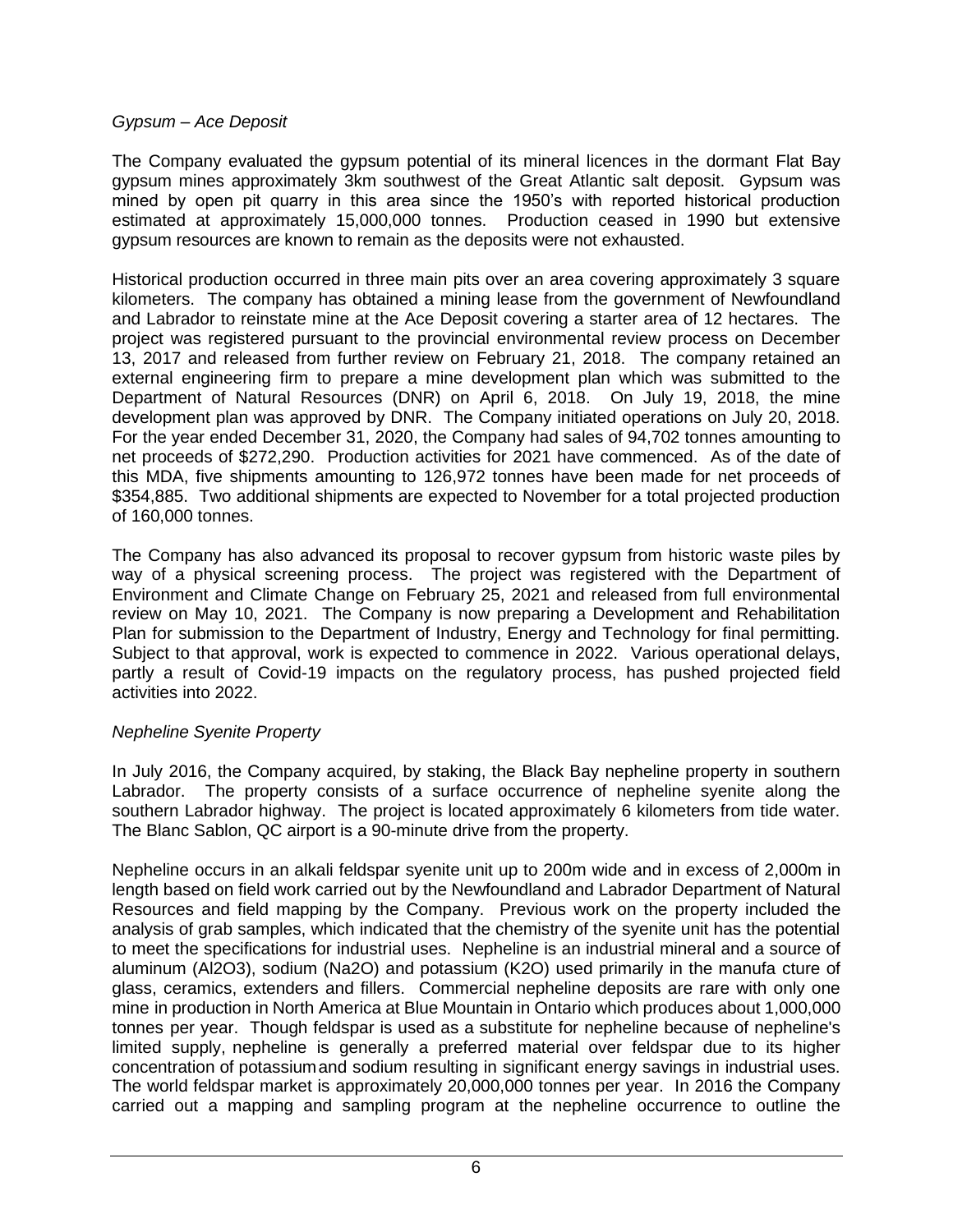mineralogical variation within the deposit to better evaluate its chemistry. Results from the sampling indicate that the alumina and alkalai content of the rock is comparable to other commercial nepheline deposits and that beneficiation results meet industrial specifications. In 2017 the Company obtained, through surface channel sampling, in excess of 3 tonnes of material to scale up the geochemical and beneficiation analysis. Preliminary geochemical analysis is similar to the initial 2016 sampling which is encouraging. Beneficiation work on the composite bulk sample has confirmed encouraging results comparable to the 2016 analysis. Further work is being designed to fully quantify the material's mineralogical characteristics and evaluate the potential tonnage through drilling.

### *Fischell's Brook Salt Dome*

In 2019, the Company reported that pursuant to a "Request for proposals on the Fischell's Brook Salt Property Exempt Mineral Land" issued by the Government of Newfoundland and Labrador, the Company was the successful bidder and was awarded the mineral rights to the Fischell's Brook Salt property in western Newfoundland. The property is situated 15 kilometers south of the Company's Great Atlantic Salt Project. The Fischell's deposit was discovered in 1968 when a geophysical anomaly was drilled for potash. Follow up work has established that it is a substantial salt dome. Subsequent investigations evaluated the deposit as a source of rock salt and a potential cavern storage facility for natural gas. The Company is carrying out a detailed compilation of all previous work and data in respect to this salt dome. The prospects for the salt dome, subject to government approvals, as a potential storage facility are being pursued in light of the growing demand for storage in conjunction with alternative energy applications. The Company is planning to transfer the potential storage assets into a new corporation. The corporate structure of which is currently under review.

In October 2021, the Company commenced a ground gravity survey on the property. This will be the first digital database for the deposit and will assist in further geotechnical evaluations.

## Plans 2021/2022

In the first nine months of 2021 the Company closed four financings for a total of \$8,449,988. The proceeds of the financings are being used to complete a Feasibility Study for Atlas Salt's Great Atlantic Salt Project, for mineral exploration and development activities in Newfoundland and Labrador, and for general working capital purposes.

As well, in anticipation of future demands for gypsum, the Company has been evaluating further mine development opportunities in the historic Flat Bay mines. This includes the possible reclamation of gypsum tailings left over from historic operations as previously reported. The Company is also evaluating the resource endowment of gypsum and anhydrite that remains at the Flat Bay mines towards attracting the capital necessary to finance an expansion of the operations.

A technical evaluation of the Fischell's Brook Salt Dome is also ongoing. Given the encouraging analytical results from the Black Bay Nepheline deposit the Company has applied to the regulator for drill permits to evaluate its tonnage potential and acquire additional samples at depth for chemical analysis to integrate with the existing surficial sampling.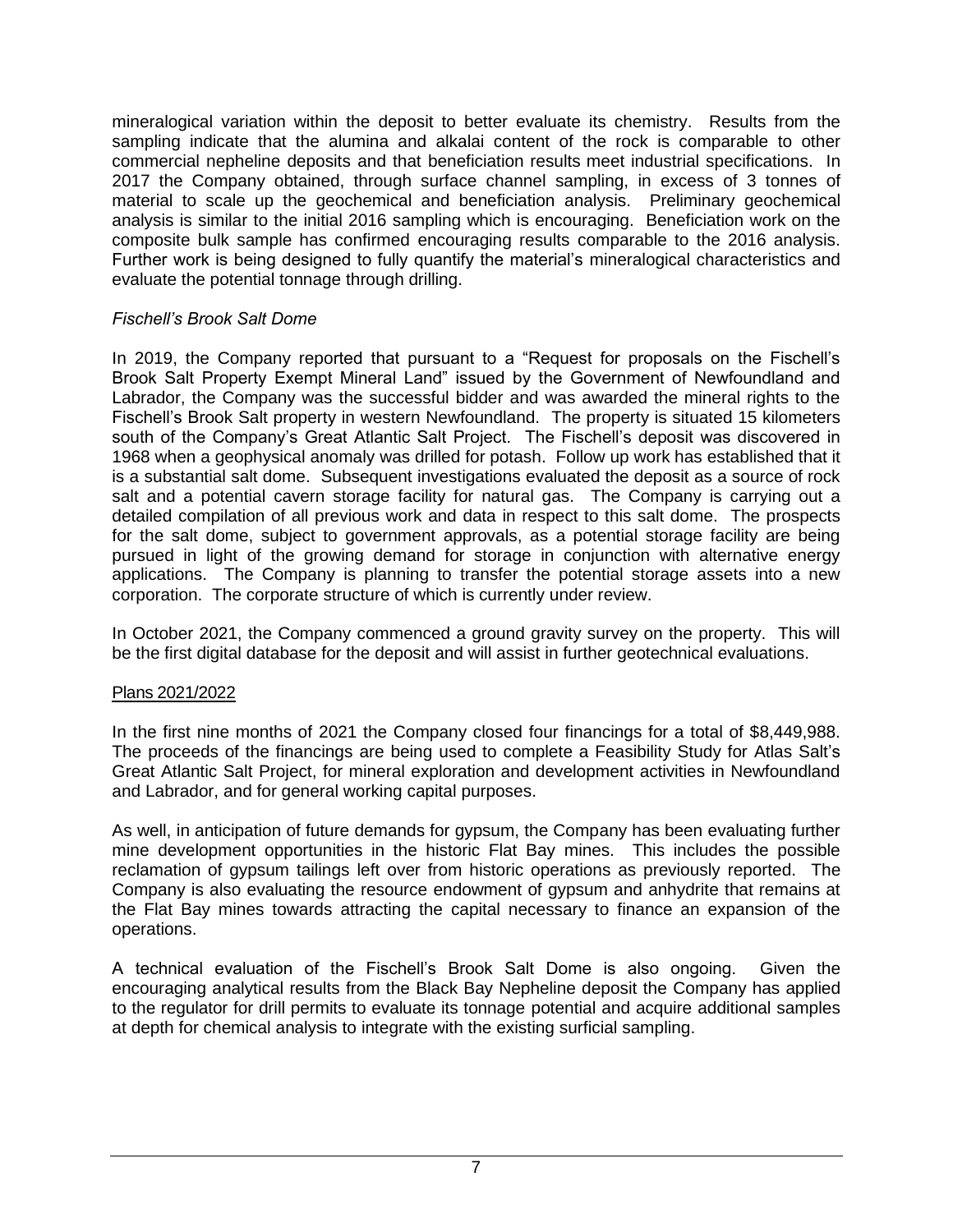# **MINERAL EXPLORATION AND EVALUATION ASSETS**

The major components of mineral exploration and evaluation assets on September 30, 2021 are as follows:

| Acquisition costs - licenses                  | 1,068,518   |
|-----------------------------------------------|-------------|
| Mineral licenses and license renewals         | 82,406      |
| Asset retirement obligation                   | 136,139     |
| Drilling, geological, geophysical and related | 1,446,139   |
| costs                                         |             |
| Share-based compensation                      | 60,143      |
| <b>Feasibility Study</b>                      | 160,785     |
| Gypsum sales                                  | (1,041,822) |
| Government grants                             | (228, 714)  |
| <b>Balance</b>                                | 1,683,594   |

# **SUMMARY OF QUARTERLY RESULTS**

| Quarter            | <b>Total Income</b> | <b>Net Loss</b> | <b>Net Loss Per</b> |
|--------------------|---------------------|-----------------|---------------------|
|                    |                     |                 | <b>Share</b>        |
|                    | \$                  | \$              | \$                  |
| September 30, 2021 | 7,736               | (394, 790)      | (0.005)             |
| June 30, 2021      | 3,338               | (1, 122, 745)   | (0.019)             |
| March 31, 2021     | 349                 | (232,080)       | (0.003)             |
| December 31, 2020  | Nil                 | (104, 758)      | (0.004)             |
| September 30, 2020 | Nil                 | (21, 352)       | (0.004)             |
| June 30, 2020      | <b>Nil</b>          | (24, 341)       | (0.001)             |
| March 31, 2020     | Nil                 | (34,957)        | (0.001)             |
| December 31, 2019  | Nil                 | (123, 532)      | (0.003)             |
| September 30, 2019 | Nil                 | (24,185)        | (0.005)             |
| June 30, 2019      | <b>Nil</b>          | (27,924)        | (0.001)             |
| March 31, 2019     | Nil                 | (38,257)        | (0.001)             |
| December 31, 2018  | Nil                 | (21, 582)       | (0.004)             |

Revenue for each quarter is represented by interest income. The loss for each quarter is represented primarily by administrative expenses, except December 31, 2018, September 30, 2018 and June 30, 2018 which is made up primarily of share-based compensation. The loss for June 30, 2021 and September 30, 2021 is mainly due to marketing and communications and investor relations expenses as well as share-based compensation. Income from the Ace gypsum mine is considered pre-production income and therefore \$1,041,822 total to September 30, 2021 is netted against the exploration and evaluation assets until such time that the mine is technically feasible and commercially viable.

## **LIQUIDITY, CAPITAL RESOURCES, AND GOING CONCERN**

The Company had current assets of \$8,232,140 on September 30, 2021 including cash of \$8,091,051 and Accounts Receivable of \$128,589. The Company had accounts payable and accrued liabilities of \$223,422 and a flow-through premium liability of \$133,334 resulting in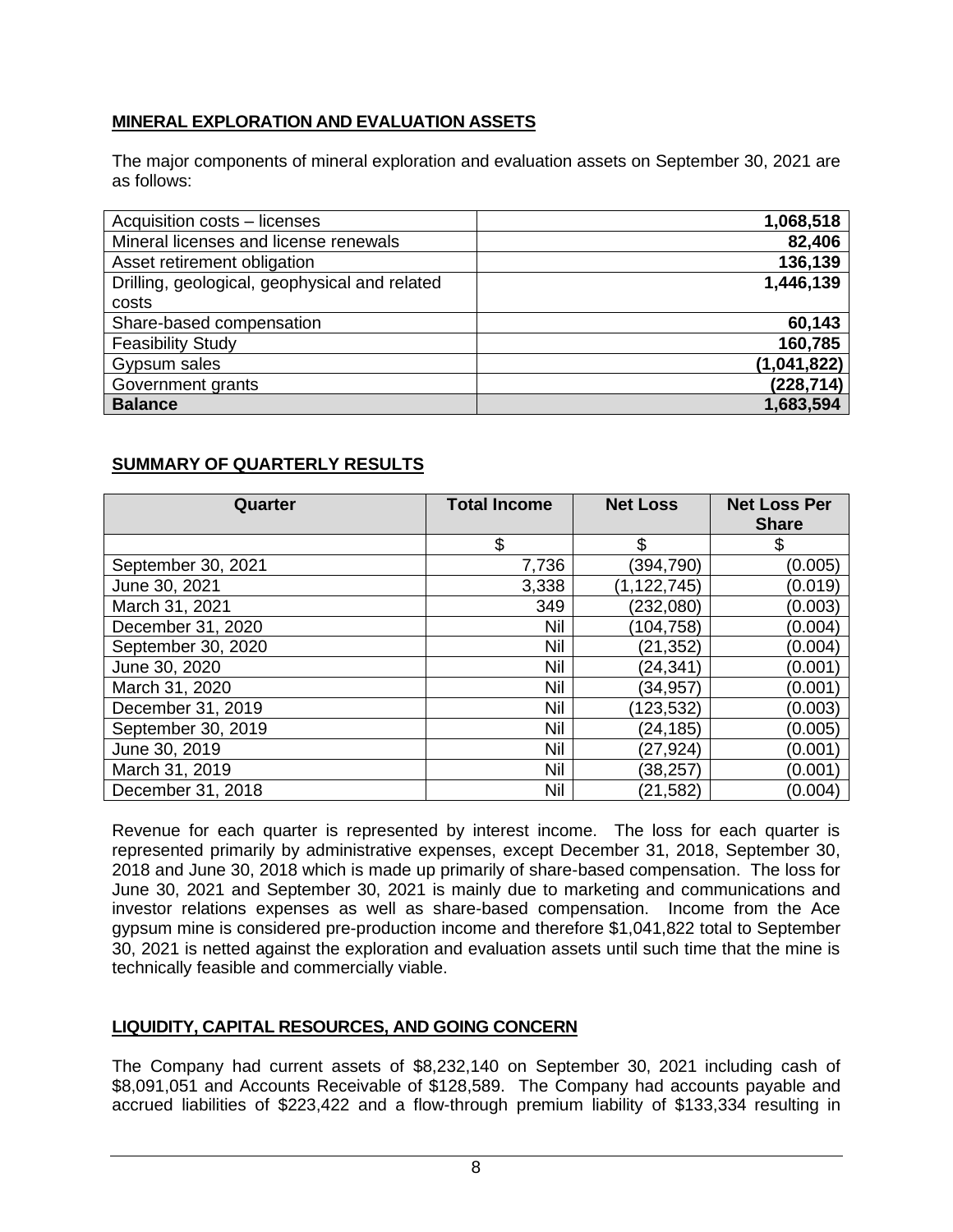positive working capital of \$7,875,384. Included in accounts payable balance is \$84,783 payable to Vulcan Minerals Inc. the parent company and \$5,750 payable to a corporation which is controlled by the CEO of the Company.

The Company has no long-term debt and as such is not sensitive to interest rate fluctuation on debt instruments. The Company has no contingent liabilities that could materially affect its financial position.

The Company carries out exploration on mineral licences in Newfoundland and Labrador. These tenure instruments require work obligations to maintain ownership. Failure to fulfill work obligations would result in loss of ownership interest. The Company originally held 13 mineral licences represented by 36,375 hectares. From 2013 to 2019, in addition to the acquisition of additional mineral licences, the Company regrouped several of its original mineral licences, resulting in the Company holding 30 mineral licences at September 30, 2021, representing approximately 21,725 hectares in the Bay St. George region of Western Newfoundland and in Black Bay, Labrador. The Company's current mineral licences are in good standing in respect of ongoing work obligations.

The Company's only immediate revenue stream is expected from the production of gypsum, the magnitude of which is uncertain at this time, given the startup stage of the mining operation and the effect of Covid-19 on operations and markets.

## **TRANSACTIONS WITH RELATED PARTIES**

The Company incurred expenditures of \$138,767 for the nine months ended September 30, 2021 (2020 – \$44,805) in transactions with its parent company. Vulcan provided project management, technical services, and field operation services to the Company. These transactions are in the normal course of operations and are measured at the exchange amount, which is the amount of consideration established and agreed to by the related parties.

The Company incurred premises rent in the amount of \$9,000 for the nine months ended September 30, 2021 (September 30, 2020 – \$9,000) to a private company owned and controlled by the President and CEO of the Company.

Accounts payable and accrued liabilities include \$84,783 owing to parent company, Vulcan Minerals Inc. at September 30, 2021 (December 31, 2020 – \$65,585) and \$5,750 payable to a corporation which is controlled by the CEO of the Company (December 31, 2020 – \$nil).

# **STOCK OPTIONS**

The Company granted stock options in the nine months ended September 30, 2021 as follows:

- April 9, 2021, the Company issued 1,700,000 stock options to Directors exercisable at \$0.50 for a period of five years. 50% of the stock options vested immediately and 50% vest on July 1, 2022.
- April 19, 2021 the Company issued 200,000 stock options to consultants. These options have a vesting period as follows: 25% on July 19, 2021, 25% on October 19, 2021, 25% on January 19, 2022 and 25% on April 19, 2022. These options are exercisable at \$0.60.
- June 15, 2021 the Company issued 200,000 stock options to consultants. These options have a vesting period as follows: 25% on September 15, 2021, 25% on December 15, 2021,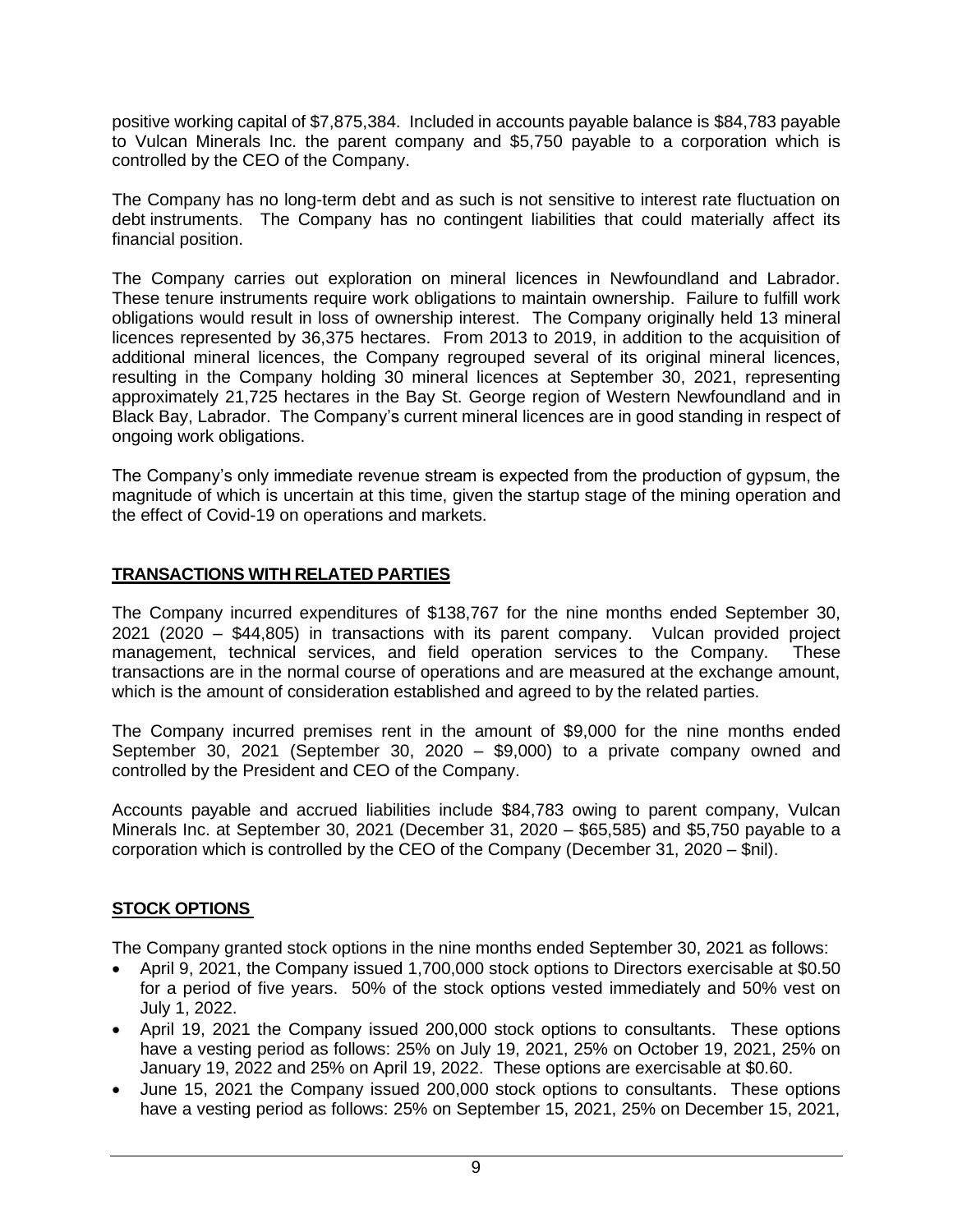25% on March 15, 2022 and 25% on June 15, 2022. These options are exercisable at \$0.80.

At the date of this MDA 6,600,000 stock options are outstanding of which 4,900,000 are exercisable.

### **FINANCIAL INSTRUMENTS AND RISKS**

The Company's financial instruments include cash, accounts receivable, and accounts payable and accrued liabilities. The fair value of each approximates the carrying value due to their short-term nature. The Corporation is exposed to various risks resulting from its operations. The Corporation's main risk exposure and its risk management policies are as follows:

### *Business Risks*

The Company is a junior exploration company principally involved in mineral exploration which is an inherently high-risk activity. The business of exploring for, developing, acquiring, producing minerals is subject to many risks and uncertainties, several of which are beyond the control of the Company. These risks are operational, financial, legal, and regulatory in nature.

Operational risks include unsuccessful exploration and development drilling activity, safety and environmental concerns, consequences of the Covid-19 pandemic, access to cost effective contract services, escalating industry costs for contracted services and equipment, product marketing and hiring and retaining qualified employees.

The Company is subject to financial risk as exploration is capital intensive. The Company has established sources of funding including equity financing and joint venture financing arrangements. Recently established production at its Ace gypsum mine also provides cash flow to mitigate these risks. Only the skills of management and staff in mineral exploration and exploration financing serve to mitigate these risks.

The Company is subject to a variety of regulatory risks that it does not control. Government and Securities regulations are monitored to ensure the Company continues to comply.

## *Financial Risk Factors*

The Company has exposure to credit risk, liquidity risk and market risk. The source of risk exposure and how each is managed is outlined below:

Credit risk is the risk of loss associated with counterparty's inability to fulfil its payment obligation. The Company is exposed to credit risk on its cash and accounts receivable. Cash is maintained on deposit with a major Canadian chartered bank. The Company believes its credit risk with respect to cash and accounts receivable is not significant.

Liquidity risk is the risk that the Company will not be able to meet its obligations as they come due. As of September 30, 2021 the Company had a cash balance of \$8.1 million and a positive working capital of \$7.9 million.

#### *Market risk*

Market risk is the risk that changes in market prices, such as interest rates, foreign exchange